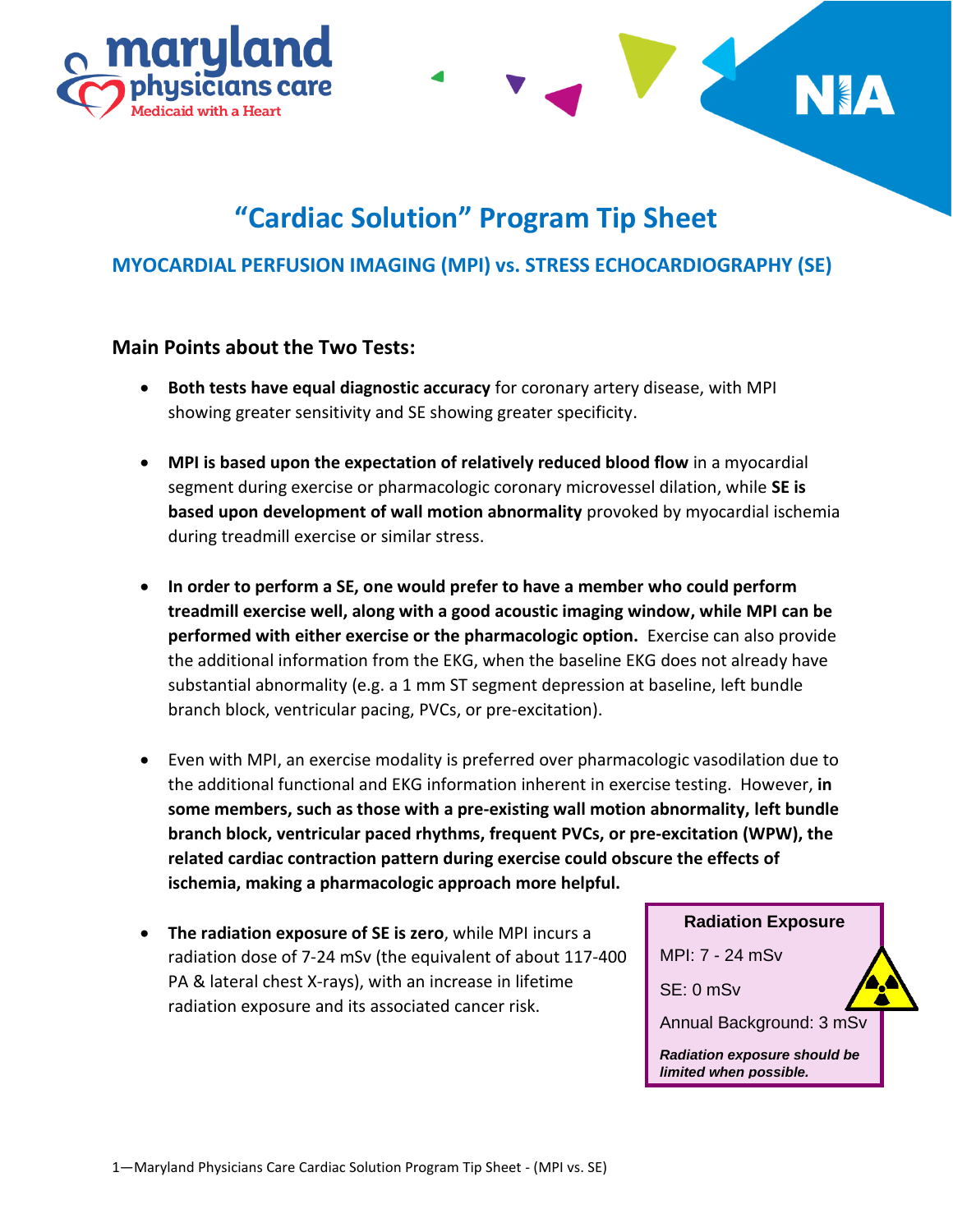## **Clinical Applications that Prefer MPI:**

- I. Technique Related
	- A. Obesity with BMI over 40 or poor acoustic imaging window, even with use of contrast
- II. Functional Capacity Related
	- A. Physical infirmities precluding a reasonable ability to exercise for at least 4 METS or at least 3 full minutes of Bruce protocol
	- B. Members who cannot walk up a single flight of stairs at even a slow pace or even perform ADLs based upon documented limitations
- III. Comorbidity Related
	- A. Prior cardiac surgery (CABG or valvular), CHF with left ventricular ejection fraction < 40%
	- B. Severe COPD with PFT documentation, severe shortness of breath on minimal exertion, or requirement of home oxygen during the day
	- C. Poorly controlled hypertension, with systolic BP > 180 or Diastolic BP > 120
	- D. Medical instability or serious acute illness, where maximal exercise is not recommended or appropriate (e.g. acute myocarditis or pericarditis, active infective endocarditis, acute aortic dissection, etc.)
- IV. EKG Related
	- A. Pacemaker or ICD
	- B. Left bundle branch block
	- C. Poorly controlled atrial fibrillation
	- D. Frequent PVCs
	- E. Ventricular Pre-excitation (WPW)

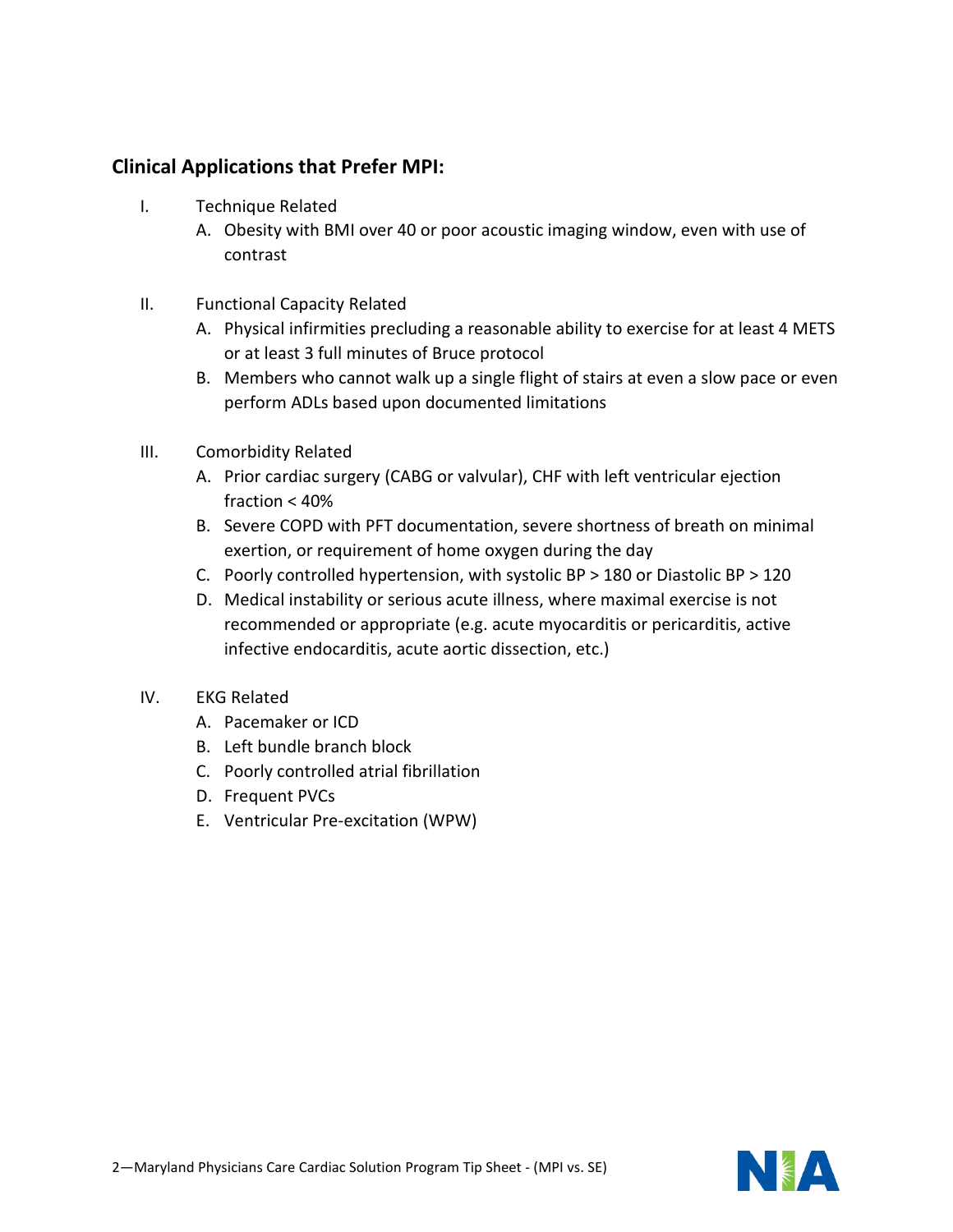# **Documentation for Tip Sheets**

# **Stress Myocardial Perfusion Imaging and Stress Echocardiography**

## **Documentation of comparable accuracy of stress echocardiography and myocardial perfusion imaging:**

This is an excerpt from UpToDate, Author Askew JW and Editor Manning WJ, through Jan, 2018:

**"Comparison of different imaging techniques** — In general, stress radionuclide MPI using SPECT has slightly higher sensitivity, and stress echocardiography has slightly higher specificity for the detection of coronary artery disease; however, they have similar overall diagnostic accuracy." (Subscription required.)

[https://www.uptodate.com/contents/selecting-the-optimal-cardiac-stress](https://www.uptodate.com/contents/selecting-the-optimal-cardiac-stress-test?search=accuracy%20of%20cardiac%20stress%20testing§ionRank=2&usage_type=default&anchor=H688183934&source=machineLearning&selectedTitle=1~150&display_rank=1%23)[test?search=accuracy%20of%20cardiac%20stress%20testing&sectionRank=2&usage\\_type=defa](https://www.uptodate.com/contents/selecting-the-optimal-cardiac-stress-test?search=accuracy%20of%20cardiac%20stress%20testing§ionRank=2&usage_type=default&anchor=H688183934&source=machineLearning&selectedTitle=1~150&display_rank=1%23) [ult&anchor=H688183934&source=machineLearning&selectedTitle=1~150&display\\_rank=1#](https://www.uptodate.com/contents/selecting-the-optimal-cardiac-stress-test?search=accuracy%20of%20cardiac%20stress%20testing§ionRank=2&usage_type=default&anchor=H688183934&source=machineLearning&selectedTitle=1~150&display_rank=1%23)

### References for UpToDate:

- 1. [Fleischmann KE, Hunink MG, Kuntz KM, Douglas PS. Exercise echocardiography or](https://www.uptodate.com/contents/selecting-the-optimal-cardiac-stress-test/abstract/16)  [exercise SPECT imaging? A meta-analysis of diagnostic test performance. JAMA](https://www.uptodate.com/contents/selecting-the-optimal-cardiac-stress-test/abstract/16) 1998; [280:913.](https://www.uptodate.com/contents/selecting-the-optimal-cardiac-stress-test/abstract/16)
- 2. [Garber AM, Solomon NA. Cost-effectiveness of alternative test strategies for the](https://www.uptodate.com/contents/selecting-the-optimal-cardiac-stress-test/abstract/17)  [diagnosis of coronary artery disease. Ann Intern Med 1999; 130:719.](https://www.uptodate.com/contents/selecting-the-optimal-cardiac-stress-test/abstract/17)

Additional References:

- 3. Schinkel AFL, et al Noninvasive evaluation of ischaemic heart disease: myocardial perfusion imaging or stress echocardiography? *European Heart Journal*, Volume 24, Issue 9, 1 May 2003, Pages 789–800, [https://doi.org/10.1016/S0195-668X\(02\)00634-6](https://doi.org/10.1016/S0195-668X(02)00634-6)
- 4. [Heijenbrok-Kal MH](https://www.ncbi.nlm.nih.gov/pubmed/?term=Heijenbrok-Kal%20MH%5BAuthor%5D&cauthor=true&cauthor_uid=17719283)<sup>1</sup>, [Fleischmann KE,](https://www.ncbi.nlm.nih.gov/pubmed/?term=Fleischmann%20KE%5BAuthor%5D&cauthor=true&cauthor_uid=17719283) [Hunink MG.](https://www.ncbi.nlm.nih.gov/pubmed/?term=Hunink%20MG%5BAuthor%5D&cauthor=true&cauthor_uid=17719283) Stress echocardiography, stress single-photon-emission computed tomography and electron beam computed tomography for the assessment of coronary artery disease: a meta-analysis of diagnostic performance. [Am Heart J.](https://www.ncbi.nlm.nih.gov/pubmed/17719283?dopt=Abstract) 2007 Sep;154(3):415-23.
- 5. Marwick, THIS, Stress echocardiography, Heart, 2003, Jan; 89(1): 113-118; <https://www.ncbi.nlm.nih.gov/pmc/articles/PMC1767520/>

References which provide support for **comparability** of myocardial perfusion imaging and stress echocardiography, and also give **preferential consideration** of stress echocardiography over